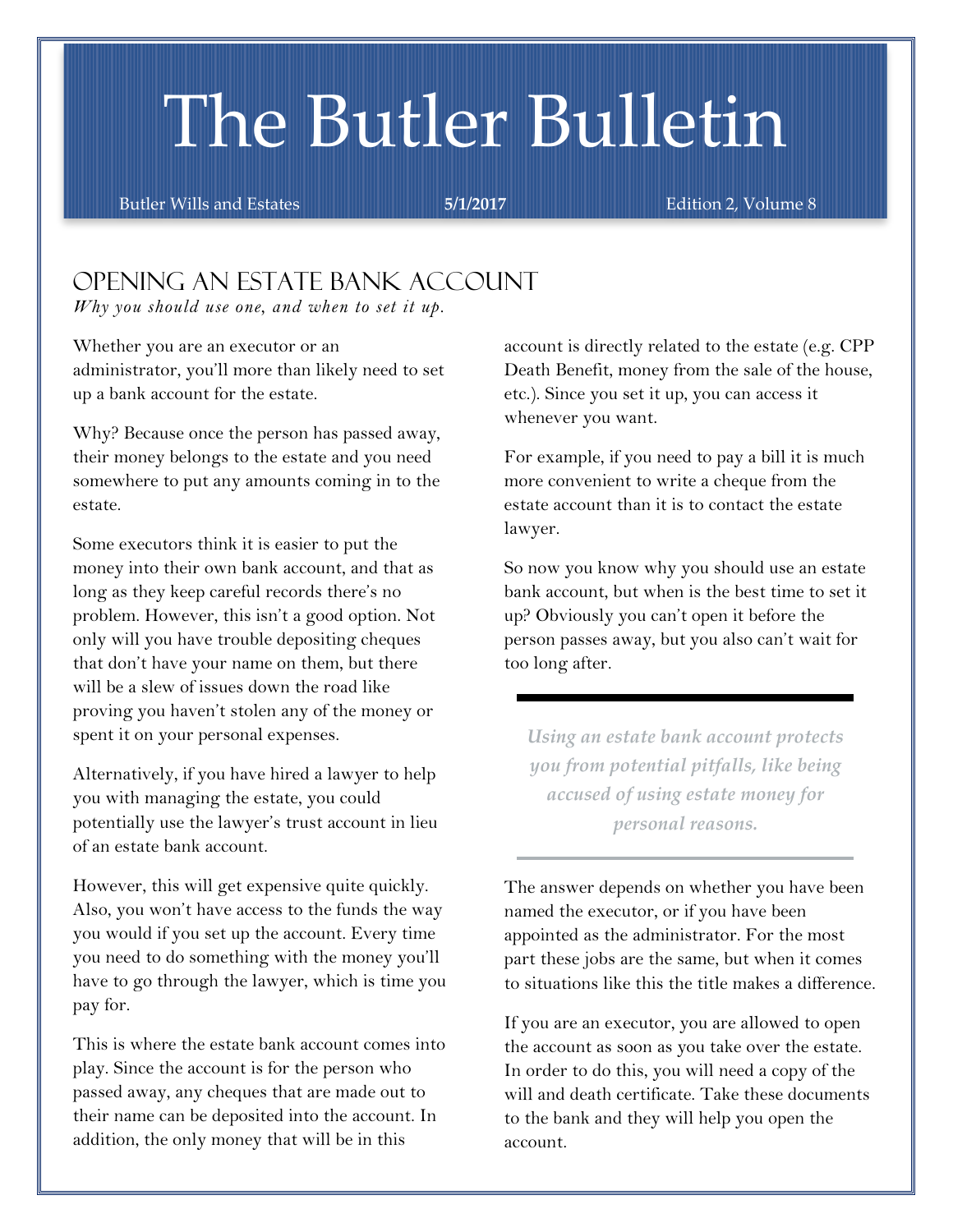In cases where there is an administrator, the process is slightly different. Because the administrator is not named in any document prepared by the deceased there is nothing to show that this person has any legal right to access the deceased person's money.

Before you can open the estate account, you need to obtain Letters of Administration from the

court. These documents are the equivalent of Probate, and tell the bank that you are legally allowed to take charge of the deceased person's money.

As an administrator you need these documents before you can do anything, even if everyone involved is in agreement that you will do the work.

## Vulnerable Clients

Recently, the Society of Trust and Estate Practitioners included an article in one of their publications regarding working with vulnerable clients. This is the kind of client that we see on a regular basis, and many of our customers have friends or relatives who are included in the "vulnerable" category. In some cases, this is because they are seniors, have reduced mental capacity such as dementia, have physical health issues, or do not have a family support system. Regardless of the cause, being vulnerable puts you in a position to be taken advantage of.

The article suggested several qualities vulnerable people should look for when choosing an estate lawyer. Here are their suggestions, and our thoughts regarding each one.

#### **Reputation**

A reputation isn't built in a day, whether you're talking about an individual or a business. Reputations are developed over time, and good reputations require hard work and a lot of effort. Mistakes are inevitable, but how a person handles the situation speaks volumes about how much they care about their work.

#### **Convenience**

Not only should the firm be accessible for clients, but it should be convenient. The idea of convenience extends beyond the physical location – it includes things like how easy it is to get in touch with the lawyers and what support resources are available.

#### Price

The price shouldn't be the only factor you consider when choosing a law firm, but it should definitely be on the list. Everyone operates within a budget.

#### Tangibles

This includes things like the actual facilities, and what you receive for your money. Is the office easy for you to get to? Do you have emails or letters with updates? When your estate planning is finished, what do you walk away with?

#### Responsiveness

The article refers to responsiveness as the willingness to provide a prompt service. When you are choosing a lawyer, how long to do you have to wait to get an appointment, and how much time does it take to have the work completed? There are some services that take longer than others – for example, applying for probate takes much longer than getting your will written – but your lawyer should be able to give you an estimate of how long you can expect the work to take.

#### **Empathy**

When you are talking to a lawyer about personal and family situations, they should be empathetic. Many of the topics covered in estate planning are emotional, and talking to someone who understands what you're feeling makes the process much easier.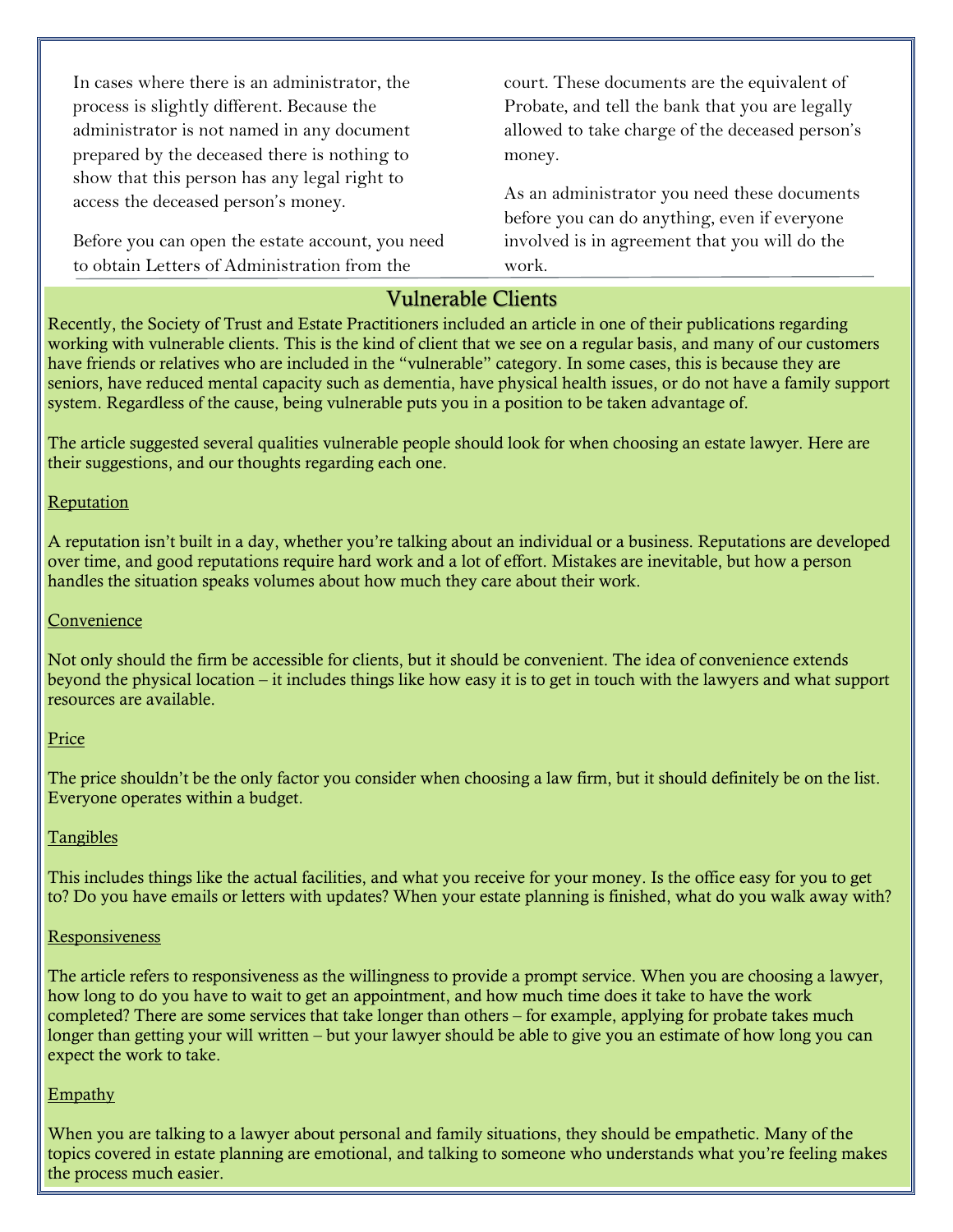## Power of Attorney vs. Adult Guardianship

Almost every week we receive a call or email from someone who has a question about getting a Power of Attorney for an aging parent.

Sometimes this is the best option for their situation, and sometimes they need to be appointed as the guardian of their parent in order to achieve the same goal.

So when should each of these documents be used? Here is a summary of each one to help you determine which would be the appropriate in different circumstances.

## Power of Attorney

- Attorney is chosen by the maker
- Is made by the person while they still have mental capacity
- Most often is set up to come into effect later, once the person no longer has mental capacity

Attorney is responsible for financial matters only

### Adult Guardianship

- Guardian is appointed by the court - Guardianship is granted after the person is no longer able to look after him/herself - Comes into effect immediately
- Can include giving the guardian choices in all aspects of life, including regarding health care

Finding Legal Information Online

As with any other subject, it is important to use reliable sources when looking for legal information. However, making a decision based on incorrect legal info leads to repercussions that can have a permanent impact. Here are some tips to help you find accurate legal info online.

- 1. Research the author If the person says that they are a licensed lawyer, look up the firm they work at to make sure they are legitimate. If they say they are an author, search online for their books.
- 2. Vet the source Sites like WordPress and Wiki can have articles posted by anyone, whereas sites like the Supreme Court of Canada are regulated and therefore more reliable.
- 3. Check for spelling and grammar errors Any article can have a typo, but keep an eye out for poor spelling and grammar. These mistakes are giant red flags that the content isn't up to scratch.
- 4. Note the dates of the posts Info that was accurate ten years ago might be out of date now. Laws change, and posts that haven't been updated or revised may no longer be relevant. Also, someone who wrote one or two articles last year and hasn't touched their blog since isn't dedicated to providing quality work.
- 5. One of these things is not like the others Content that is drastically different from every other site is probably wrong. This is when twenty sources say one thing, but one or two say something else. The one or two that disagree are most likely incorrect, or the author hasn't fully addressed the issue.
- 6. Find a specialist Anybody who claims to be an expert in everything from finance to law to tax likely knows very little about anything. It takes years of experience to become an expert in one thing, so beware of authors that offer info on every topic.

Always remember that info online cannot replace a personalized conversation with a lawyer. Online content is information, not advice.